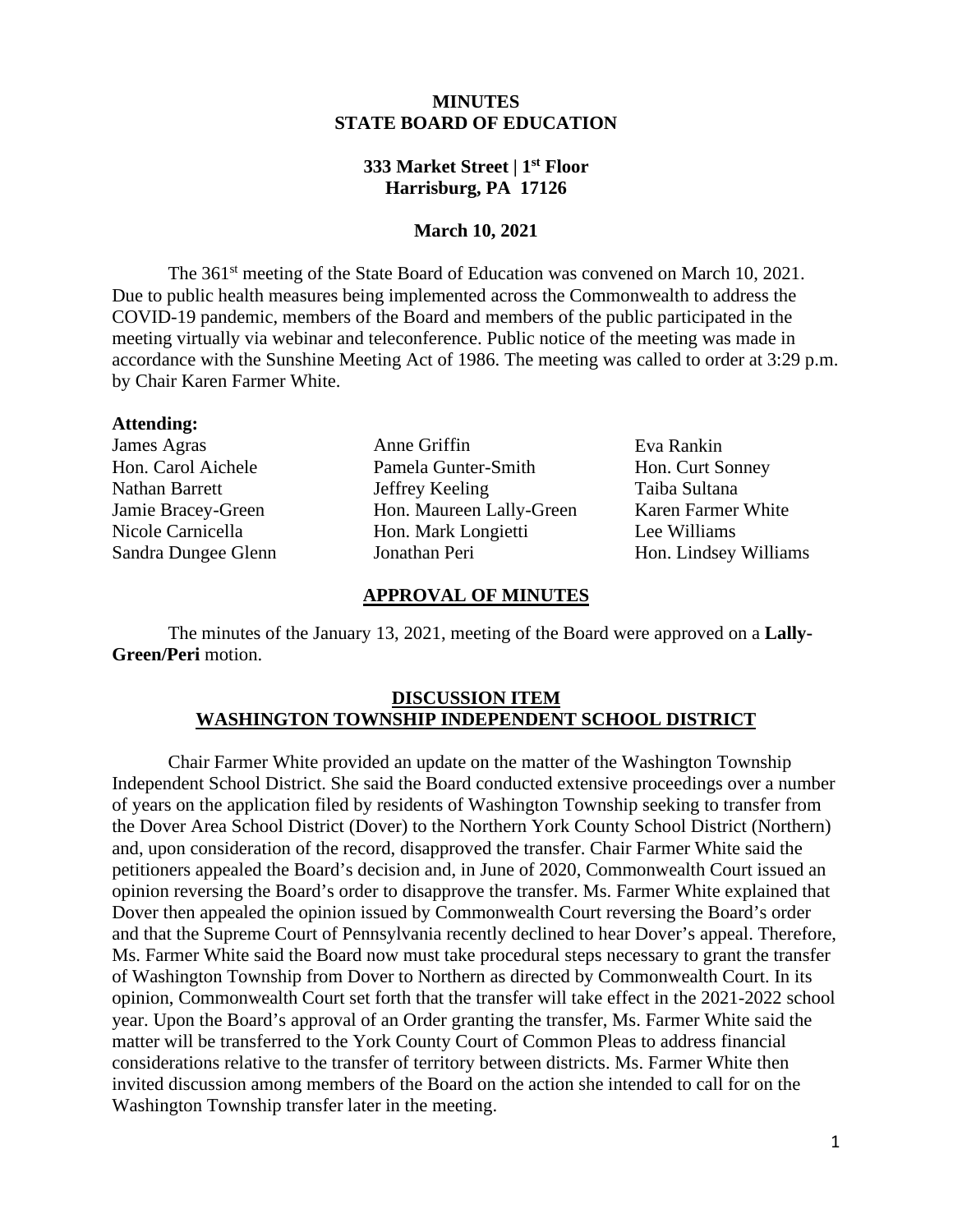# **DISCUSSION PETITION OF THE PENNSYLVANIA ASSOCIATION OF INDEPENDENT SCHOOLS**

The Honorable Carol Aichele, Chair of the Special Committee on Private School Accreditation, introduced a petition filed by the Pennsylvania Association of Independent Schools (PAIS) seeking to supplement its existing approved application for accrediting authority with updated evaluation standards for accreditation. Hon. Aichele said PAIS undertook a process to refresh and refine it standards as it had been nearly 20 years since they had been reviewed. She said PAIS engaged diversity, equity and inclusion specialists and financial specialists to review its existing standards and to craft language updates that reflect social, economic, and educational changes in schools and society. Hon. Aichele said the petition would supplement the association's existing evaluative standards for accreditation by updating terminology, updating the rating of accreditation indicators, and requiring schools to submit a strategic plan as part of the accreditation process. She said PAIS intends to begin using the proposed revised indicators as part of the school's self-study process in the fall of 2021. In the interim, the association intends to host orientation sessions to prepare its members on applying the updated indicators. Hon. Aichele invited Gary Niels, Executive Director of PAIS, and Lukie Wells, Director of Accreditation for PAIS, to make remarks on behalf of their association. There was no further discussion among Board members.

### **PUBLIC COMMENT**

There was no public comment.

# **ACTION ITEMS**

# **TRANSFER OF THE WASHINGTON TOWNSHIP INDEPENDENT SCHOOL DISTRICT FROM THE DOVER AREA SCHOOL DISTRICT TO THE NORTHERN YORK COUNTY SCHOOL DISTRICT**

A motion to approve an Order approving the transfer of the Washington Township Independent School District from the Dover Area School District to the Northern York County School District was made by Jonathan Peri and seconded by Lee Williams.

VOTE: The motion to approve the transfer was approved by a roll call vote of 12-0. (YEA: Aichele, Barrett, Bracey-Green, Carnicella, Dungee Glenn, Gunter-Smith, Keeling, Lally-Green, Longietti, Peri, Farmer White and Lee Williams; ABSTAIN: Agras, Hon. Lindsey Williams)

### **PETITION OF THE PENNSYLVANIA ASSOCIATION OF INDEPENDENT SCHOOLS**

A motion to approve the petition of the Pennsylvania Association of Independent Schools seeking to supplement its existing approved application for accrediting authority with updates to its evaluation standards for accreditation was made by Carol Aichele and seconded by Pamela Gunter-Smith.

VOTE: All were in favor as indicated by unanimous voice vote.